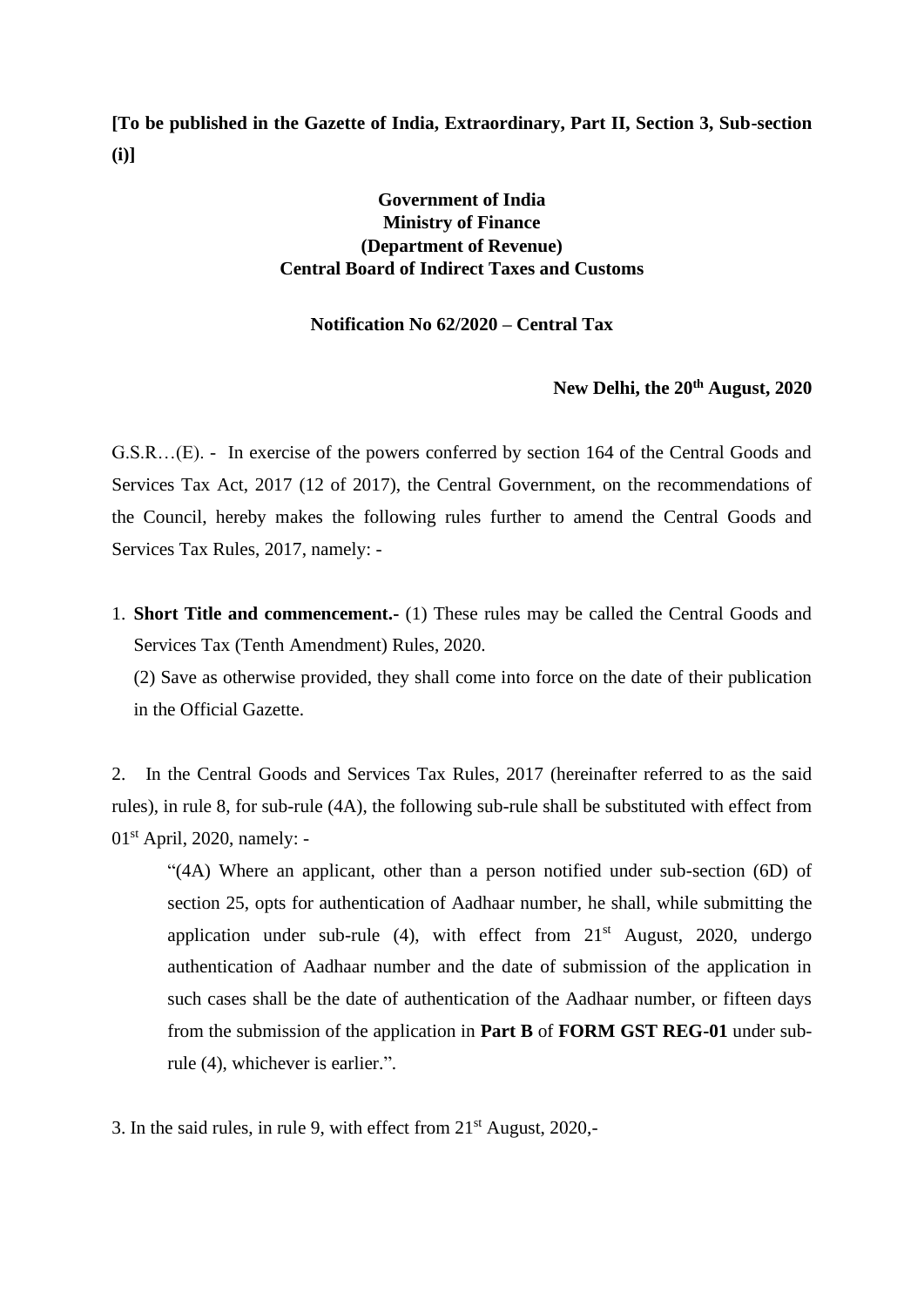(i) in sub-rule (1), for the proviso, the following provisos shall be substituted, namely:-

"Provided that where a person, other than a person notified under sub-section (6D) of section 25, fails to undergo authentication of Aadhaar number as specified in sub-rule (4A) of rule 8 or does not opt for authentication of Aadhaar number, the registration shall be granted only after physical verification of the place of business in the presence of the said person, in the manner provided under rule 25:

Provided further that the proper officer may, for reasons to be recorded in writing and with the approval of an officer not below the rank of Joint Commissioner, in lieu of the physical verification of the place of business, carry out the verification of such documents as he may deem fit.";

(ii) in sub-rule (2), before the Explanation, the following proviso shall be inserted, namely: -

"Provided that where a person, other than a person notified under sub-section (6D) of section 25, fails to undergo authentication of Aadhaar number as specified in sub-rule (4A) of rule 8 or does not opt for authentication of Aadhaar number, the notice in **FORM GST REG-03** may be issued not later than twenty one days from the date of submission of the application.";

(iii) in sub-rule (4), for the word, "shall", the word "may" shall be substituted;

(iv) for sub-rule (5), the following sub-rule shall be substituted, namely: -

"(5) If the proper officer fails to take any action, -

(a) within a period of three working days from the date of submission of the application in cases where a person successfully undergoes authentication of Aadhaar number or is notified under subsection (6D) of section 25; or

(b) within the time period prescribed under the proviso to sub-rule (2), in cases where a person, other than a person notified under sub